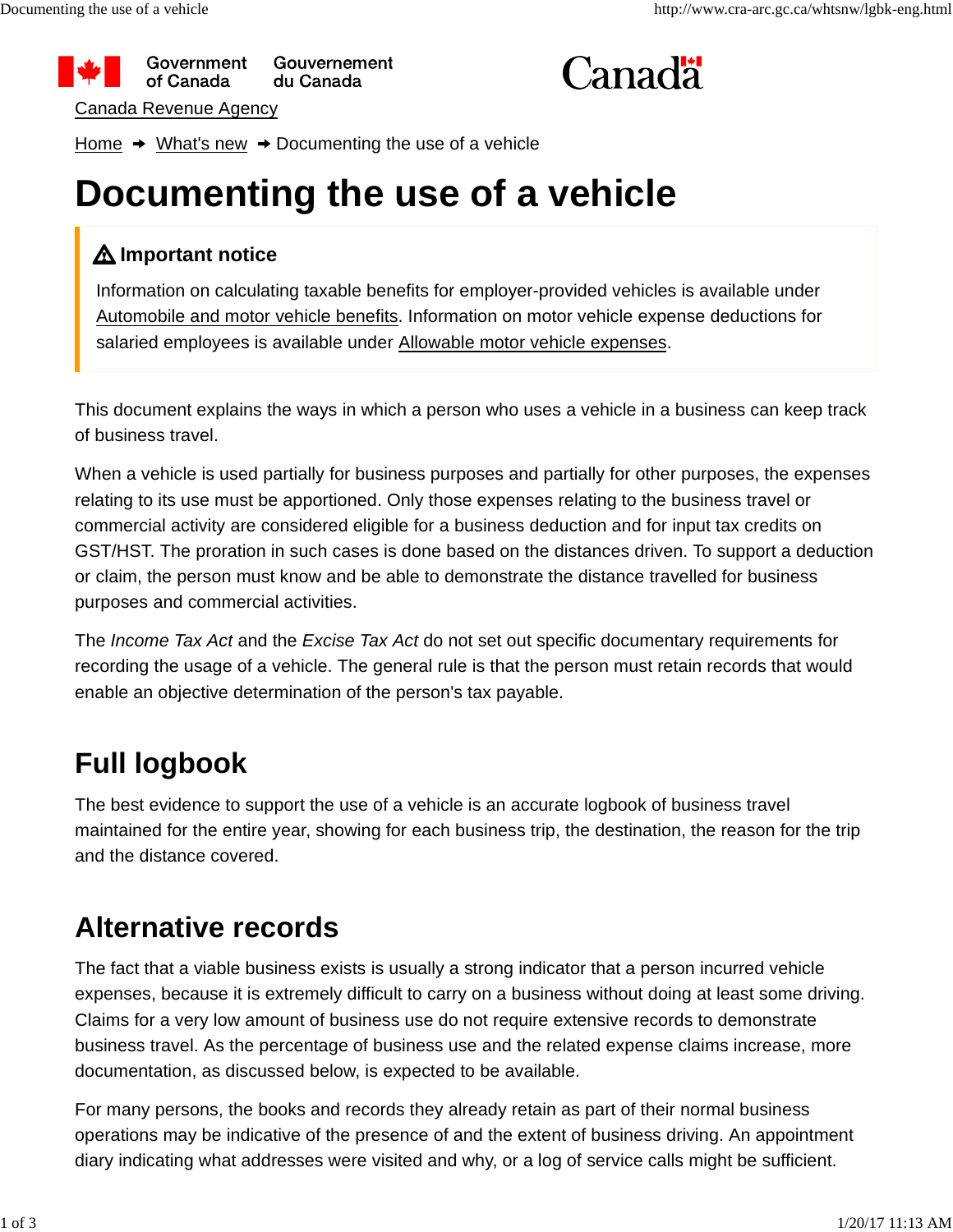Purchase or sales invoices may indicate that items were picked up or delivered by the taxpayer. Examples of other evidence that may be taken into consideration may include:

- whether the person has another vehicle for personal travel,
- $\bullet$  the type of vehicle,
- the nature of the business and the business travel likely required,
- $\bullet$  who else drives the vehicle (e.g., family),
- how the vehicle is insured, and
- indications of other personal travel.

CRA auditors will generally consider the usage of a vehicle in the context of the entire operation of that particular business. A proposal to disallow a portion of a claim for vehicle expenses would only occur where the claimed travel seems out of proportion in that overall context and is not supported by sufficient evidence as described here. However, it should be noted that individuals will be responsible for providing sufficient evidence to demonstrate the accuracy of their claims for business distances driven throughout the year.

### **Logbook for a sample period**

The CRA would be prepared to afford considerable weight to a logbook maintained for a sample period as evidence of a full year's usage of a vehicle if it meets the following criteria.

- The taxpayer has previously filled out and retained a logbook covering a full 12-month period that was typical for the business (the "base year"). The 12-month period is not required to be a calendar year.
- A logbook for a sample period of at least one continuous three-month period in each subsequent year has been maintained (the "sample year period").
- The distances travelled and the business use of the vehicle during the three-month sample period is within 10 percentage points of the corresponding figures for the same three-month period in the base year (the "base year period").
- The calculated annual business use of the vehicle in a subsequent year does not go up or down by more than 10 percentage points in comparison to the base year.

The business use of the vehicle in the subsequent year will be calculated by multiplying the business use as determined in the base year by the ratio of the sample period and base year period. The formula for this calculation is as follows:

#### **(Sample year period % ÷ Base year period %) × Base year annual % = Calculated annual business use**

Where the calculated annual business use in a later year goes up or down by more than 10%, the base year is not an appropriate indicator of annual usage in that later year. In such a case, the sample period logbook would only be reliable for the three-month period it had been maintained. For the remainder of the year, the business use of the vehicle would need to be determined based on an actual record of travel or alternative records, as discussed above. In these circumstances, the taxpayer should consider establishing a new base year by maintaining a logbook for a new 12-month